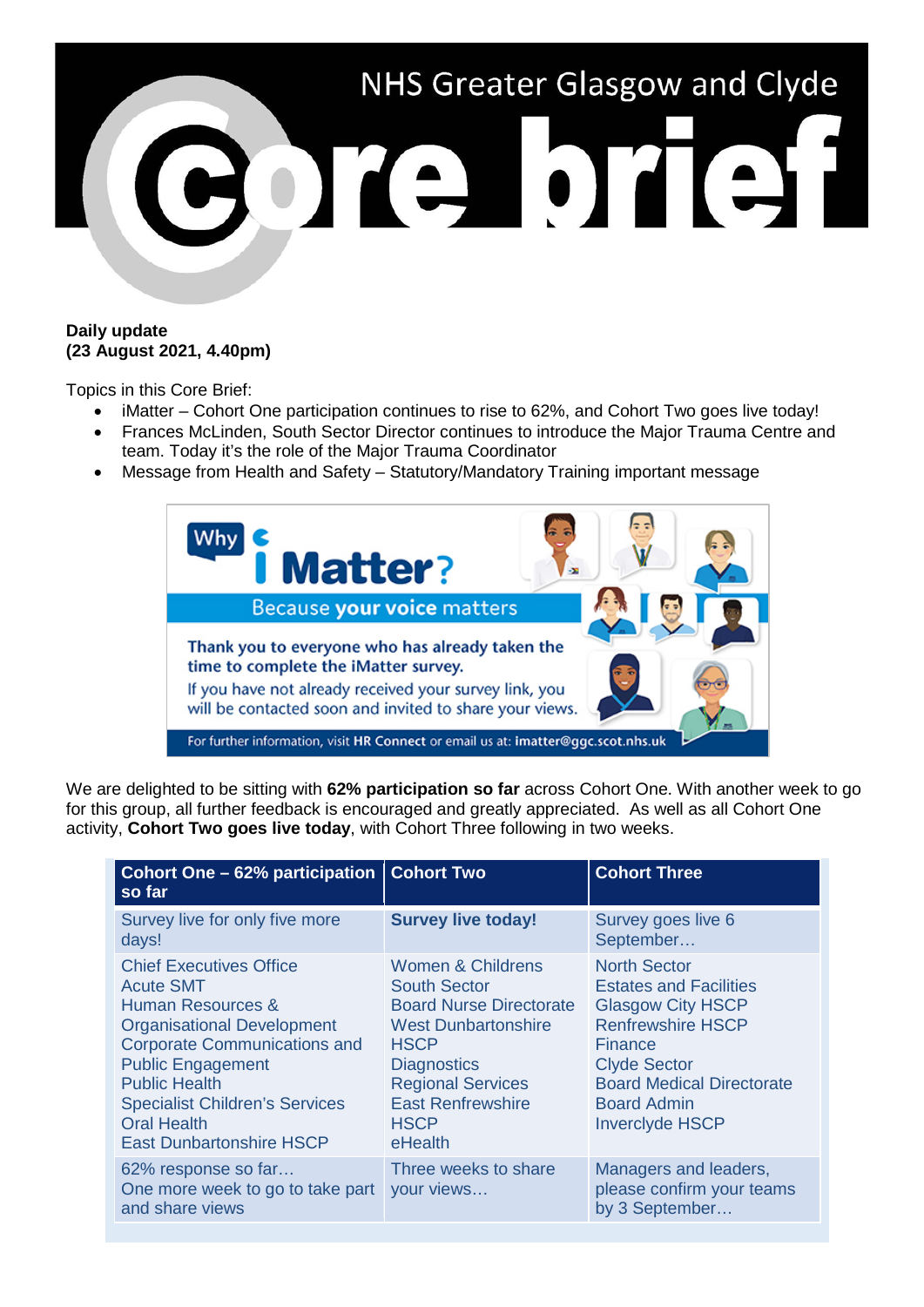This is an excellent opportunity for you to feedback regarding your employee experience at NHS Greater Glasgow and Clyde, designed to help continuously improve our overall staff experience.

Please be assured that your responses are anonymous, all feedback received will be treated in strictest confidence. Results and general themes will be communicated and robust action plans will be developed throughout October and November.

Please share your views, and help to continuously build a Better workplace.

#### **Frances McLinden, South Sector Director continues to introduce the Major Trauma Centre and team**

### **New ways of working – Major Trauma Coordinator**

As we continue to gear up for the launch of the West of Scotland Major Trauma Network on 30 August 2021, I would like to introduce you to some of the new faces and roles you may come across.

We've established a new role of the [Major Trauma Coordinator –](https://www.youtube.com/watch?v=wgztIa92DMc) see video below. These are pivotal roles in the co-ordination and management of patients



throughout the care in the Major Trauma Centre. They coordinate the development of multidisciplinary care plans and repatriation back to local board areas as well as being discharged home, both within the region and nationally.

This role has been valued by patients and families. Recent feedback from a relative of a major trauma patient commented:

*"The Trauma Coordinator was outstanding when we arrived at A&E. He liaised with the crew making things seamless for us, explaining what we could expect in the next few hours given the situation and urgency of the injuries. He brought us up to the ward orientating us around, showing us the family room, making all the difference to feeling ok about being in an unfamiliar environment."*



# **Important Message from Health and Safety - Statutory/Mandatory Training**

It is important that all staff complete the learning modules required of their role to keep themselves, colleagues and others safe.

**Staff:** For information, statutory/mandatory training modules on Learnpro can be accessed up to three months prior to your expiry date and will therefore enable you to remain compliant.